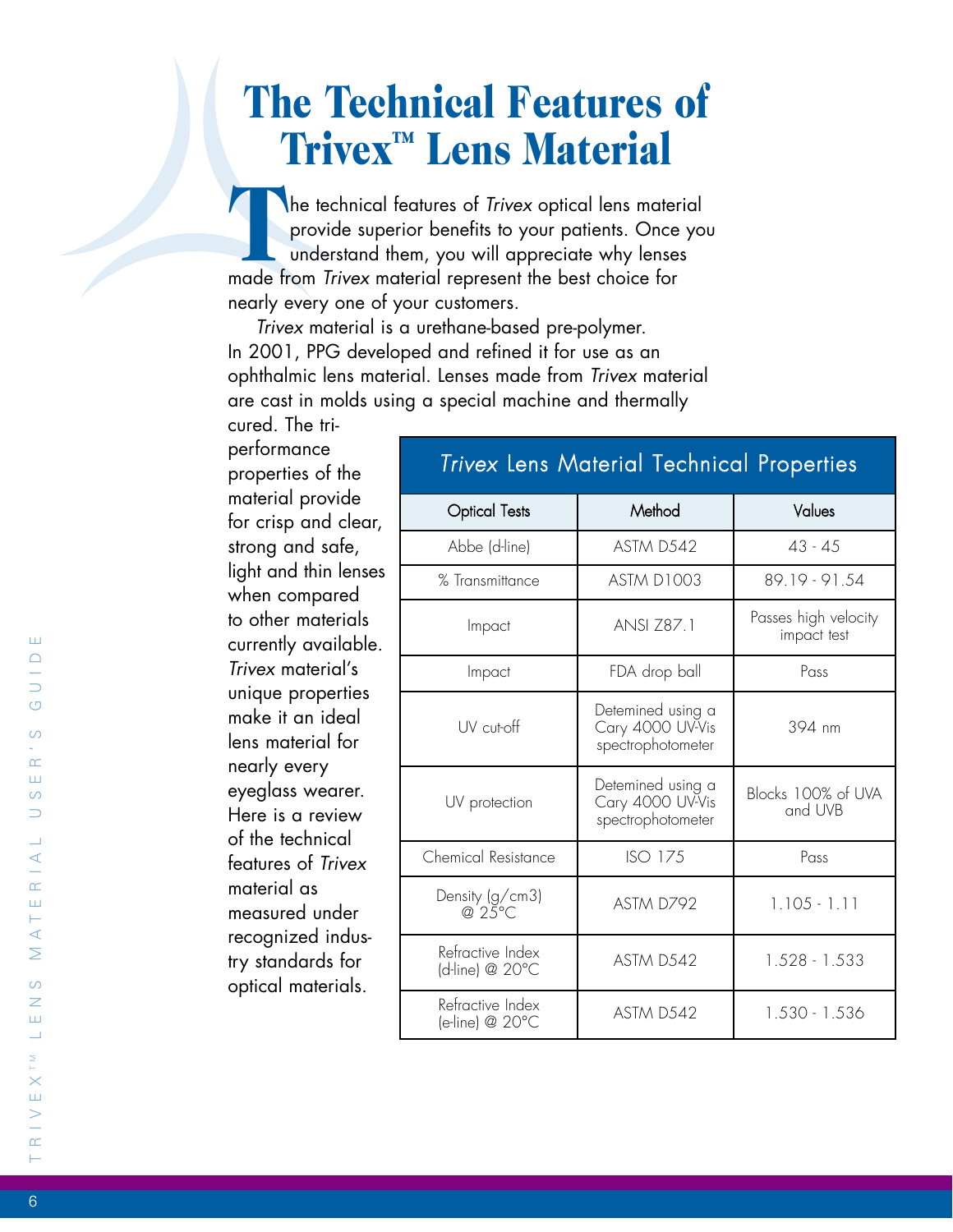# **THE CRISP AND CLEAR FEATURE**

# **Abbe Value**

Abbe value is a measure of the dispersion of light through a lens into its color elements. This dispersion is known as the chromatic aberration. Wearers of lenses with a higher level of chromatic aberration can suffer from a distortion of



chromatic aberration

100%

images viewed through the lenses. The higher the Abbe value assigned to a lens material, the lower the chromatic effect and the lower the possibility of visual distortion.

Lenses made from *Trivex* material have an Abbe value ranging from 43 to 45. Compared to polycarbonate with an Abbe value of 30 and high index materials with Abbe values of 32 to 34, the high Abbe values of *Trivex* material mean that color aberration is virtually undetectable by patients who wear lenses made from *Trivex* material, even with higher powered lens prescriptions.

## **Percent Transmittance**

As light travels through a lens, a certain percentage of that light is lost through absorption and reflection at each air-tosurface interface. The amount of original light available to the eyeglass wearer by the time it exits the lens will vary depending on the quality of the lens material and type and amount of anti-reflection coatings applied to the lens surface. This is an important factor that directly affects the actual brightness of an observed image. The term used to describe this percentage of light that is not lost is transmittance, and for most quality optical lenses this figure will usually be above 90 percent. *Trivex* lens material has one of the highest transmission levels of all commonly utilized lens materials at 91.4%. This means that patients will enjoy sharp, clear and crisp vision through lenses made from *Trivex* material.

Absorption %

Transmission %

#### 7

 $\vdash$ 

 $\alpha$ 

R I V E X T M L E N S M A T E R I A L U S E R ' S G U I D E

 $\prec$  $\infty$ Ш H  $\prec$  $\geq$  $\circ$  $\overline{z}$ Ш  $\overline{\phantom{0}}$ M<br>L  $\times$ Ш

Ш  $\triangle$  $\overline{\phantom{0}}$  $\overline{C}$  $\omega$  $\sim$  $\pm 1$  $\circ$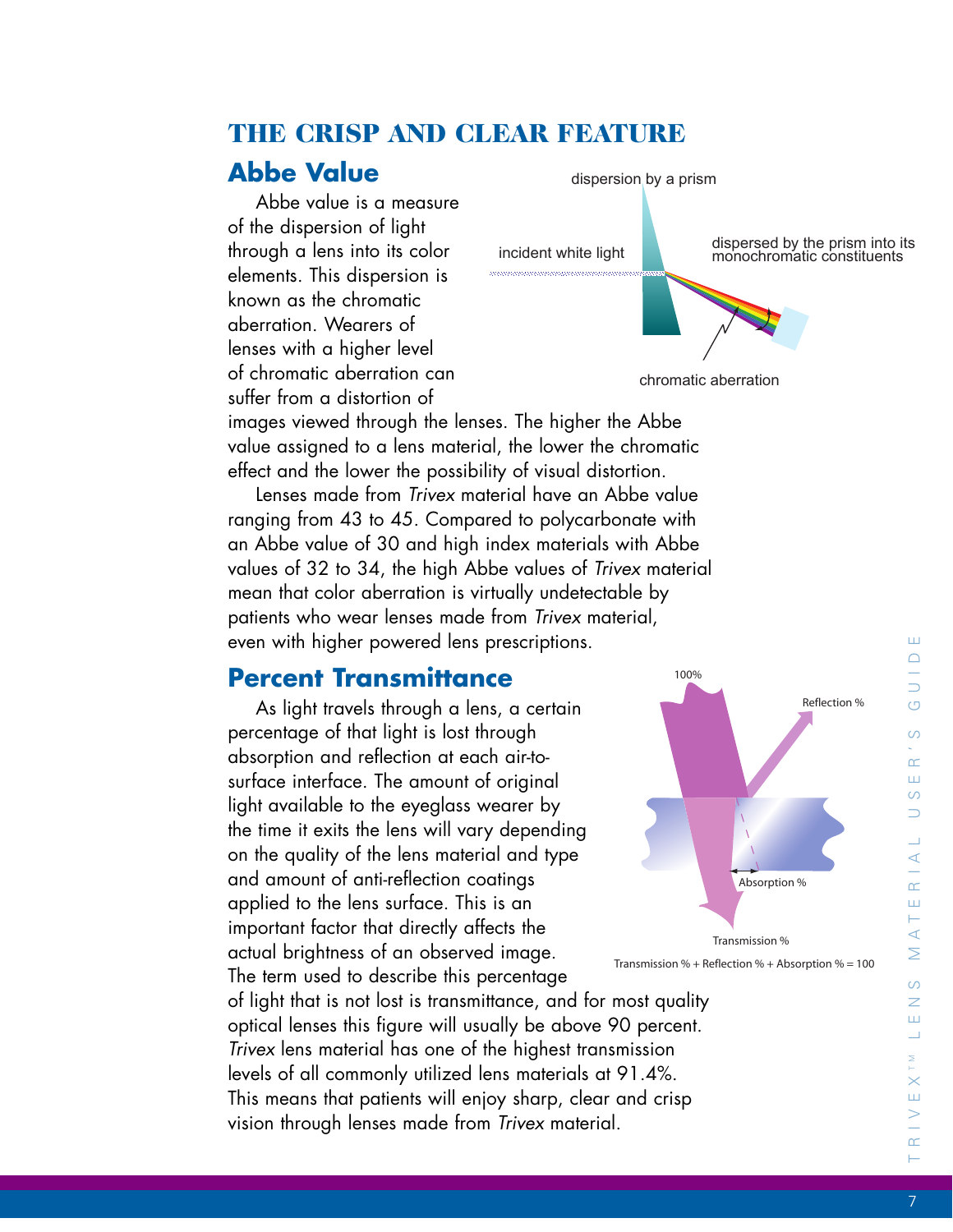## **THE STRONG AND SAFE FEATURE**

#### **Impact Resistance**

Lenses made from *Trivex* material are tough enough to pass the most rigorous optical industry standard for eyewear: the ANSI Z87.1 High Velocity Impact Test<sup>1</sup>. This is the test required for safety lenses that have center thicknesses as thin as 2.0mm. In this test, the lens is mounted in a holder and is able to withstand an impact from a ¼-inch steel pellet traveling at a velocity of 150 ft/sec.

In 1972 when the majority of spectacle lenses were made from glass, the US Food and Drug Administration (FDA) required that "all lenses must be impact resistant". Their regulation requires that all lenses must be capable of withstanding the impact of a 5/8 inch steel ball dropped from the height of 50 inches onto the horizontal upper surface of the lens. Lenses made from *Trivex* material can not only pass the FDA impact resistance test at the usual 2.0mm center thickness, they can pass it at a 1.0 mm center thickness and are even stronger than the FDA requirement.

### **Ultra-Violet Absorption**

Ultra-violet (UV) radiation can have damaging short-term and long-term effects on essential parts of the eye. The wavelengths that pose these problems fall below the visible spectrum starting at 400 nanometers (nm). *Trivex* lens material filters out the harmful UV-A and UV-B wavelengths naturally thereby providing 100% UV blockage up to 394nm. This means that it is not necessary to dye lenses made from *Trivex* material to obtain this level of UV protection – the lenses inherently absorb harmful UV wavelengths.

### **Chemically Resistant**

Lenses made from *Trivex*, polycarbonate and CR-39™ materials were tested according the ISO 175<sup>2</sup> test method for chemical resistance. Each lens was immersed in separate containers of various chemicals commonly used in lens laboratories such as acetone (featured in this section) for 10 days. The test measures the changes in weight and diameter of the lenses after soaking as well as allows for a visual inspection for changes in clarity. The lenses made



**1** American **National Standards** Institute, **Occupational** and Educational Personal Eye and Face **Protection** Devices, 2003 **2** International Standard BS EN ISO 175:2001 BS 2782-8:Method 830A: 1999, Plastics – Methods of test for the determination of the effects of immersion in liquids chemicals